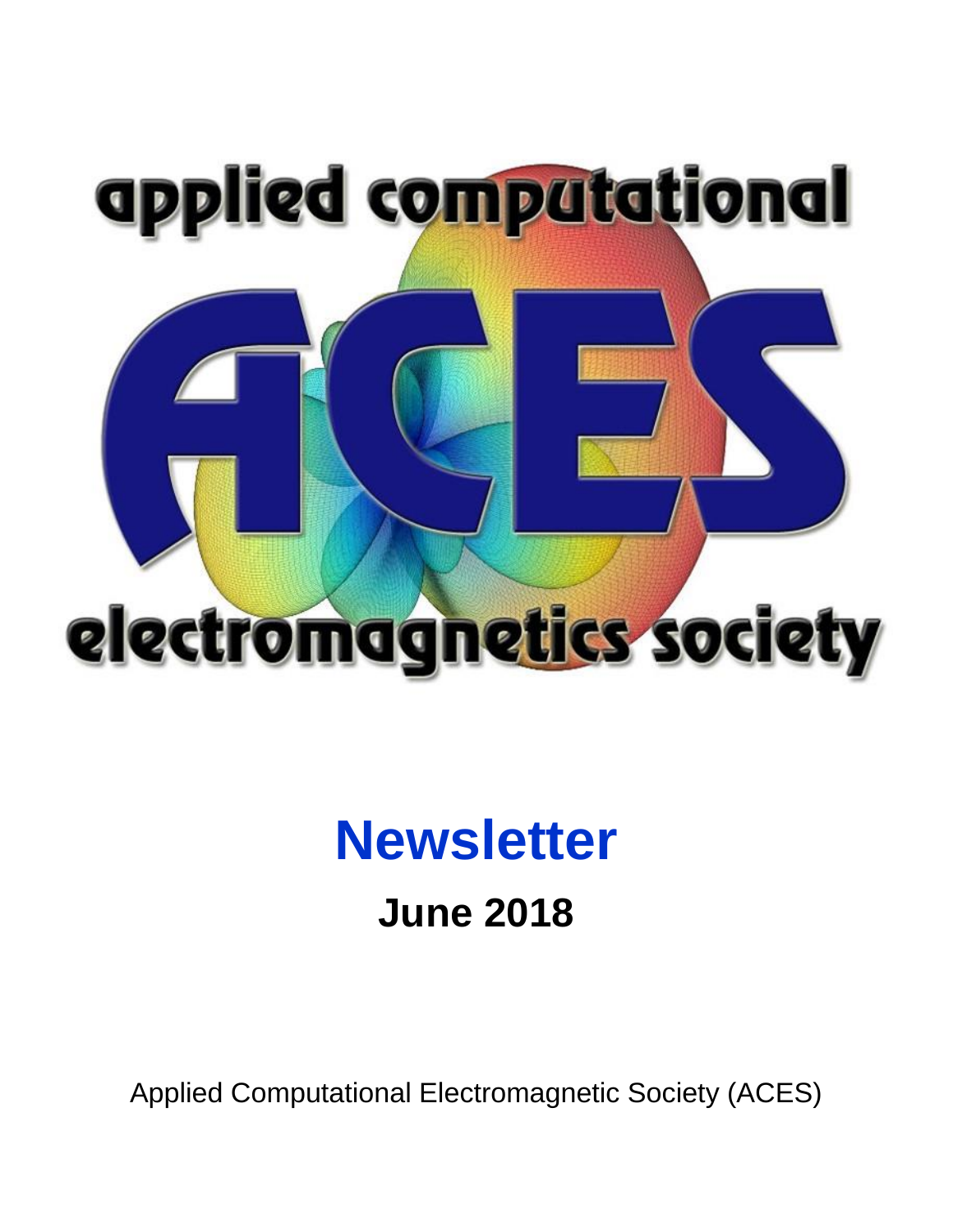# <span id="page-1-0"></span>**President's Message**



Greetings from Golden Colorado, USA.

As promised in my March message, 2018 will be a very active year for ACES. This past March, the first 2018 ACES conference was held in Denver, Colorado, USA. It was a great success and its proceedings are already published on IEEE Xplore. Some highlights of the conference are given below in the newsletter. This includes the ACES Board of Director's (BoD) elevation

of four ACES members to Fellow, and the names of the winners of ACES 2018 awards. Later this summer, also as described below, the second 2018 ACES conference will be held in Beijing, China (July 29 – August 1, 2018) where we are promised excellent technical and social programs.

Looking forward, ACES 2019 will be held at the Hilton Miami, in downtown Miami, Florida, USA (April 14-18, 2019). A call for papers is posted on the ACES website. The conference General Chairs are John Volakis and Osama Mohammed of Florida International University. Also, I am glad to announce that the ACES BoD approved holding ACES 2020 in Monterey, California, USA. Further details will be forthcoming in future newsletters.

Finally, as ACES member, I urge you to participate in the society activities. This includes attending and contributing to ACES conferences, getting involved in ACES BoD elections, as well as contributing to ACES Journal, and actively participating in the journal paper review process.

In closing, I wish you a good and enjoyable summer, if you are living in the northern hemisphere, and a safe and productive winter, otherwise. As always, I am looking forward to seeing you at future ACES conferences.

**Abd A. Arkadan,** *President-ACES Professor of Electrical Engineering Colorado School of Mines Golden CO, USA*

#### **In This Issue**

[President's message](#page-1-0) [ACES Conference in Colorado](#page-2-0) [New Elevated ACES](#page-3-0)  **[FELLOWS](#page-3-0)** [ACES Conference in Beijing](#page-3-1) [ACES Journal and Express](#page-3-2)  **[Journal](#page-3-2)** 

#### **Become ACES Member**

ACES membership offers many advantages that include access to ACES Journal and discounted registration fees for ACES conferences.

#### Member:

Basic: \$40/year Student/Retired: \$25/year Life: \$400/year

Institutional Member: Basic (US): \$360/year Basic (Intl): \$540/year Expanded (US): \$535/year Expanded (Intl): \$715/year

Become ACES member by signing up [here.](http://aces-society.org/mem.php)

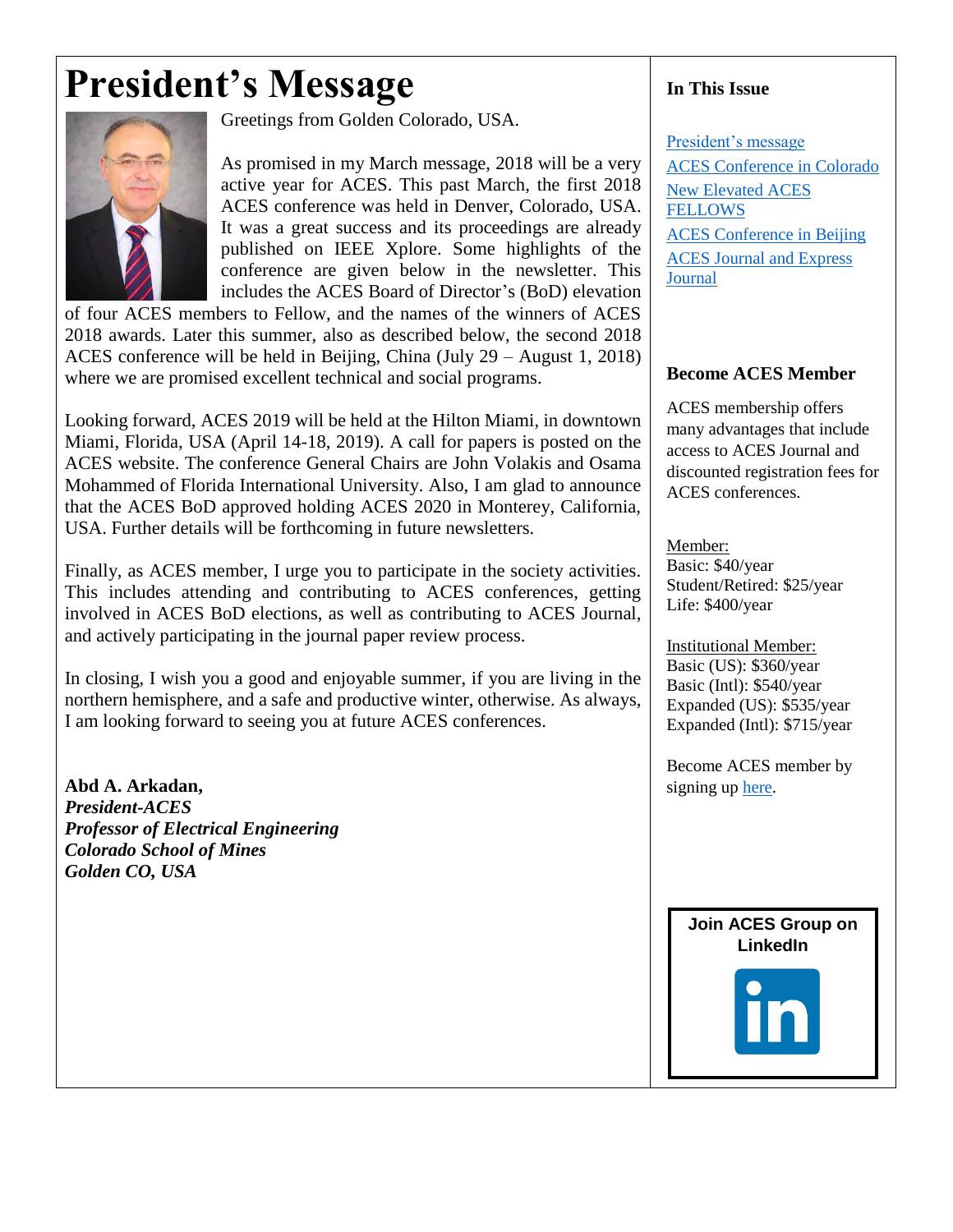# <span id="page-2-0"></span>**ACES Conference in Colorado**

The 2018 International Applied Computational Electromagnetics Society Symposium, ACES2018, was held from March 25-29, 2018, in Denver, Colorado, USA, the *Mile High City*. The [Technical Program](http://aces-society.org/conference/Denver_2018/ACES_Denver2018_Program.pdf) was outstanding, thanks to our session organizers and authors coming from all around the world. We had 234 registered conference attendees, 264 excellent papers, and as many as 55 organized sessions, running in 4 or 5 parallel sessions over 4 days. We had 6 very entertaining and engaging Plenary Speakers that provided unique perspectives on some of the most interesting and relevant topics for the community, as well as 5 free tutorials. The [Social Program](http://aces-society.org/conference/Denver_2018/conf_socialactivities.php) was exceptional as well, including welcome reception and awards banquet both with live entertainment, meals during all conference days, nightly evening receptions, and ACES Private Tour of Rocky Mountain National Park. Our Platinum, Gold, Silver, and Associate Sponsors also made a big difference for the conference. Overall, ACES2018 Denver was a great success and a truly memorable experience for all its participants.

#### **Students/Papers that won the best student paper awards:**

1) A Space-time Domain Decomposition Method for High-fidelity EM Simulations *Student Author: Shu Wang* Coauthor: Zhen Peng

2) Surface Integral Computation for Higher Order Surface Integral Equation Method of Moments *Student Author: Sanja B. Manic* Coauthor: Branislav M. Notaros

3) A Volume Integral Equation Solver for Quantum Corrected Transient Analysis of Scattering from Plasmonic **Nanostructures** *Student Author: Sadeed B. Sayeed* Coauthors: Ismail E. Uysal, H. A. Ulku, and H. Bagci

#### **ACES Awards (4 awards given annually)**

#### **ACES Meritorious Service Award**

*Osama Mohammed* (Florida International University): In recognition of exceptional service to the ACES Society for over a decade, particularly as Treasurer and Conference Committee Chair.

#### **ACES Early Career Award**

*Shisong Li* (International Bureau of Weight and Measurements): For the development of an electromagnetic theory for evaluating the nonlinear magnetic errors in Kibble balances.

#### **ACES Technical Achievement Award**

*Larry K. Warne* (Sandia National Laboratories): For pioneering contribution to the procedure for electrical cable testing by pulse-arrested spark discharge.

#### **ACES Computational Electromagnetics Award**

*Qing Huo Liu* (Department of Electrical and Computer Engineering, Duke University): For pioneering contributions to the Pseudospectral Time Domain (PSTD) method in CEM and for the development of subsequent applications.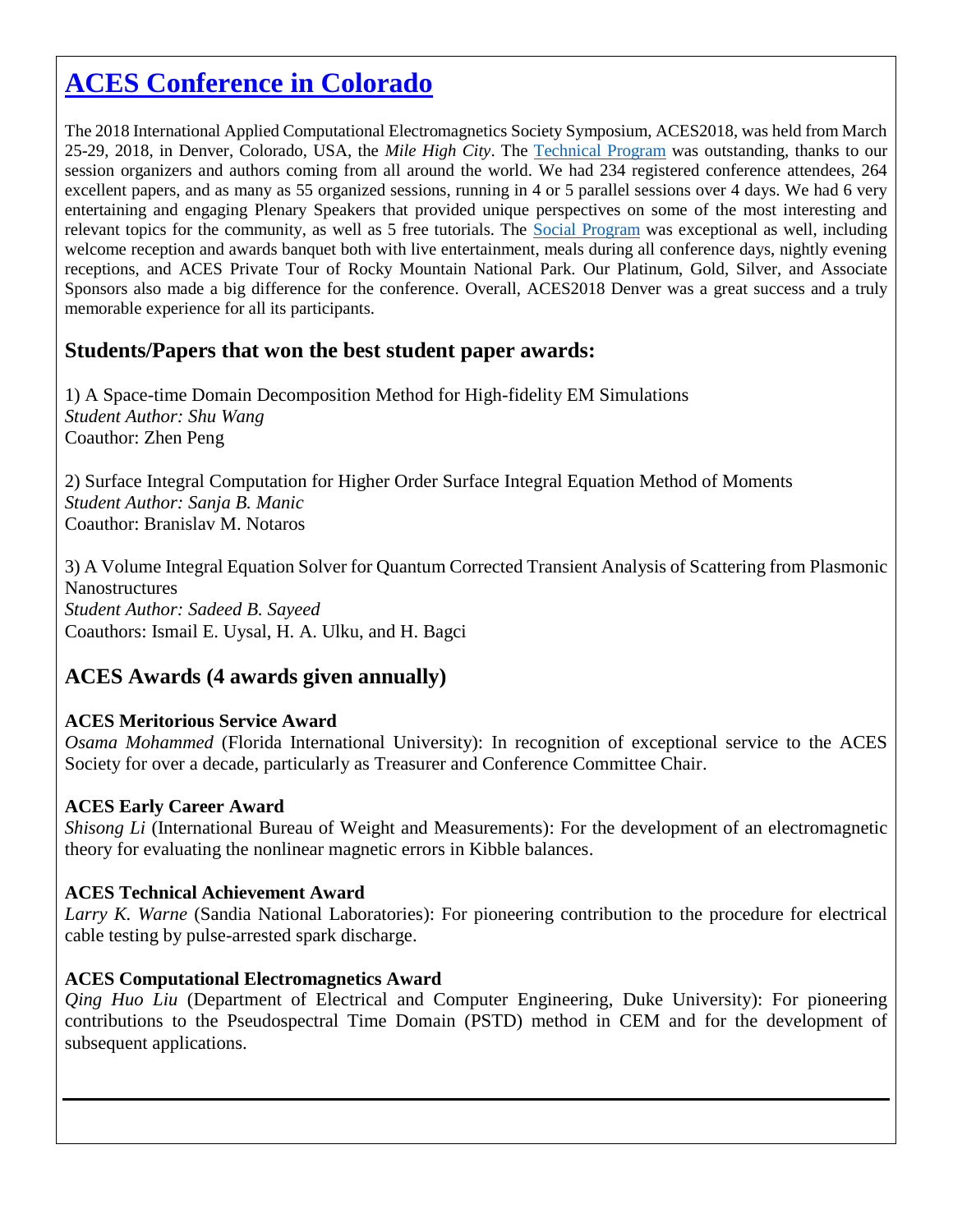# <span id="page-3-0"></span>**New Elevated ACES FELLOWS**



**Yasushi Kanai** Niigata Institute of Technology



**Jiming Song** Iowa State University



**Fan Yang** Tsingshua University



**Wenhua Yu** Jiangsu Normal University

# <span id="page-3-1"></span>**ACES Conference in Beijing**

The 2018 ACES-China conference will be held in Beijing, China (July 29 - Aug. 1). Prof. Dongling Su of the Beihang University, China will chair the conference. It consists of plenary talks, technical presentations, tutorials and workshops, which are of general interests to ACES members. There is a student paper competition and a student modeling contest to encourage younger generations. The Technical Excellence Award and Young Scientist Award will also be announced at the conference. An exciting technical and social program is waiting for you!

We are honored to invite eight outstanding keynote speakers to deliver unique and interesting topics to the community:

Agostino Monorchio, University of Pisa, Italy Baoyan Duan, Xidian University, China Douglas Werner, Penn State University, USA Guoyu He, Beihang University, China Quan Yu, System Engineering College, China Qinghuo Liu, Duke University, USA Zhizhang Chen, Dalhousie University, Canada Ulrich Jakobus, Altair Inc., Germany

More information on ACES 2018 conferences can be found on the following conference pages: [2018 ACES-China](http://aces-society.org/conference/China_2018/)

## <span id="page-3-2"></span>**ACES Journal and Express Journal**

The ACES Journal is devoted to the exchange of information in computational electromagnetics, to the advancement of the state of the art, and to the promotion of related technical activities. The ACES Journal welcomes original, previously unpublished papers, relating to applied computational electromagnetics. All papers are refereed. Access all issues of ACES Journal [online.](http://www.aces-society.org/journal.php)

[Direct link to the April issue](http://aces-society.org/search.php?vol=33&no=4&type=7) [Direct link to the May issue](http://www.aces-society.org/search.php?vol=33&no=5&type=2) [Direct link to the June](http://aces-society.org/search.php?vol=33&no=6&type=2) issue